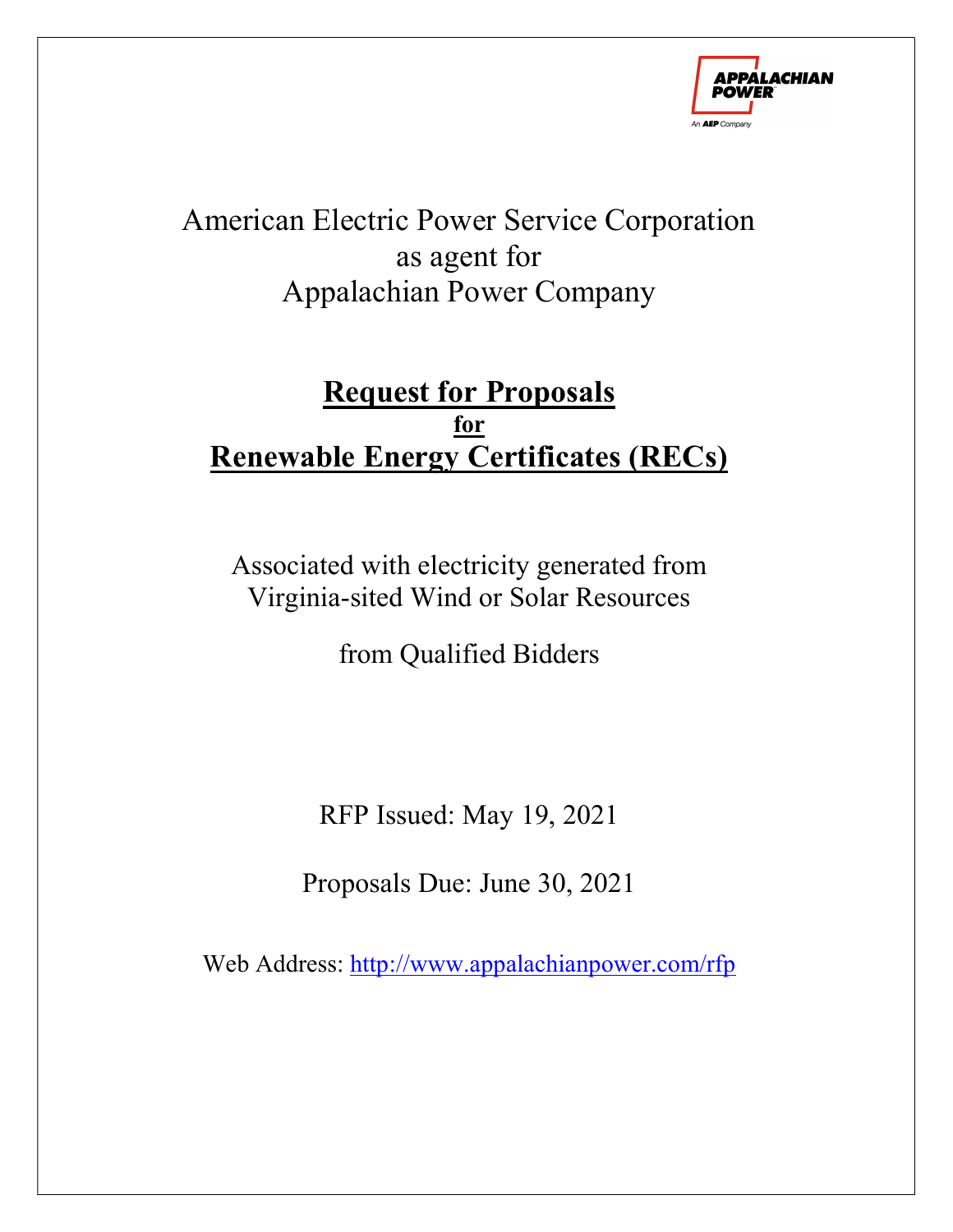

## **Table of Contents**

Page

### **Attachments**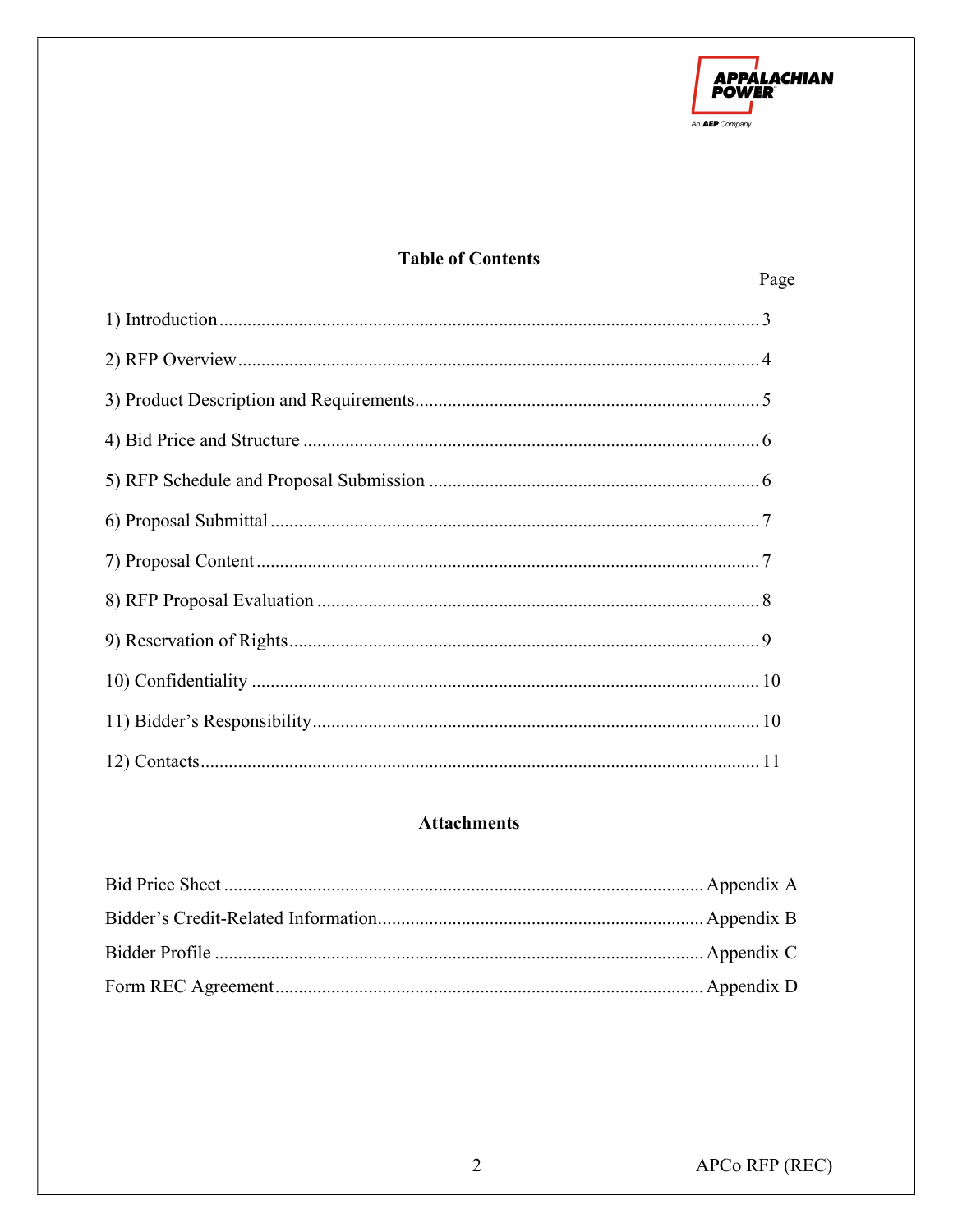

### BACKGROUND

APCo is pursuing additional wind and solar generation resources consistent with the requirements of the Virginia Clean Economy Act for a Phase I utility via three requests for proposals (RFPs) as follows:

| <b>REC</b> only | RFP for renewable energy certificates (RECs) only.                                                                                                                                                                             |
|-----------------|--------------------------------------------------------------------------------------------------------------------------------------------------------------------------------------------------------------------------------|
|                 | be found online at www.appalachianpower.com/RFP.                                                                                                                                                                               |
| <b>PPA</b>      | 150 MW Solar and Wind Resource RFP via one or more long-term power<br>purchase agreements (PPAs). The PPA RFP has been issued separately and can                                                                               |
| <b>PSA</b>      | 300 MW Solar and Wind RFP via a purchase and sale agreement (PSA) for<br>purchase of 100% equity interest in a project company. This PSA RFP was<br>issued on February 15, 2021 and proposals were received on March 31, 2021. |

#### 1. Introduction

American Electric Power Service Corporation (AEPSC) and Appalachian Power Company (APCo, Appalachian Power or Company) are subsidiaries of American Electric Power Company, Inc. (AEP).

AEPSC is administering this Request for Proposals (RFP) on behalf of APCo. Affiliates of AEP and APCo (Affiliate) are permitted to participate in this RFP.

Appalachian Power serves about 1 million customers in West Virginia, Virginia and Tennessee. Its headquarters is in Charleston, W. Va., with regulatory and external affairs offices in both Charleston, W. Va. and Richmond, Va.

Appalachian Power is part of the American Electric Power system, one of the largest electric utilities in the United States, delivering electricity to more than 5 million customers in 11 states. AEP ranks among the nation's largest generators of electricity, owning nearly 32,000 megawatts of generating capacity in the U.S. AEP also owns the nation's largest electricity transmission system, a nearly 39,000-mile network that includes more 765-kilovolt extrahigh voltage transmission lines than all other U.S. transmission systems combined. AEP's transmission system directly or indirectly serves about 10 percent of the electricity demand in the Eastern Interconnection, the interconnected transmission system that covers 38 eastern and central U.S. states and eastern Canada, and approximately 11 percent of the electricity demand in ERCOT, the transmission system that covers much of Texas. AEP's utility units operate as AEP Ohio, AEP Texas, Appalachian Power (in Virginia and West Virginia), AEP Appalachian Power (in Tennessee), Indiana Michigan Power, Kentucky Power, Public Service Company of Oklahoma, and Southwestern Electric Power Company (in Arkansas, Louisiana and eastern Texas). AEP's headquarters are in Columbus, Ohio. For more information, see our corporate web site, www.aep.com.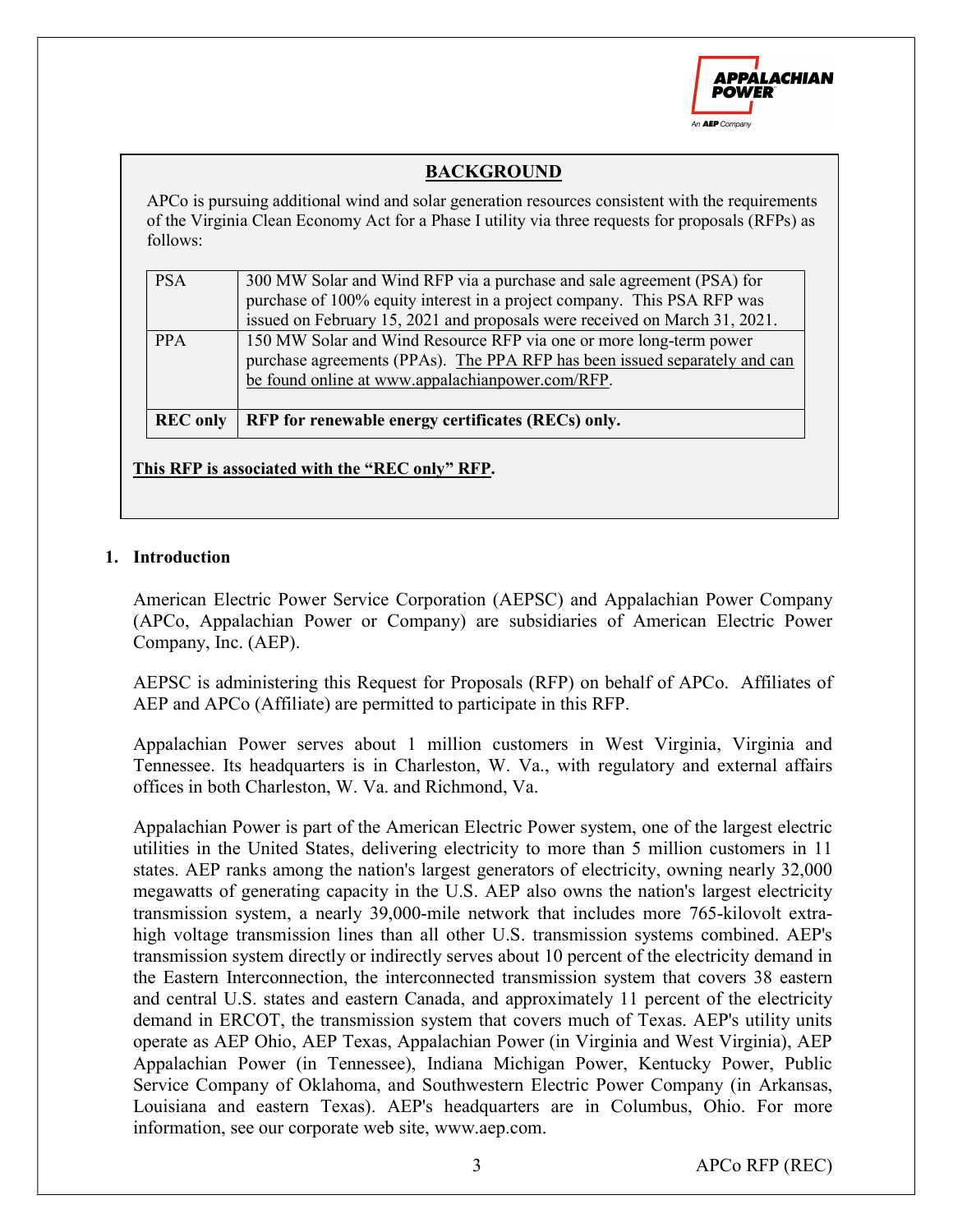

### 2. RFP Overview

- 2.1. APCo has issued this RFP to support its requirement to provide its customers with carbon-free generation, consistent in the requirements of the Virginia Clean Economy Act ("VCEA") for a Phase I utility. APCo is required to meet annual targets that reach 100% by 2050. APCo intends to meet its obligations through a portfolio of projects utilizing different ownership models. This RFP is for renewable energy certificates ("RECs") generated by facilities meeting the definition of an RPS eligible source contained in Section 56-585.5.A of the Code ("Eligible Renewable Resources").
- 2.2. APCo is requesting Proposals that will result in obtaining unbundled RECs from Eligible Renewable Resources ("Project"), as defined further in Section 3.2, located in the Commonwealth of Virginia.
- 2.3. The RECs requested via this RFP will be acquired via REC Agreements. APCo will not consider proposals in this RFP that do not meet the criteria as outlined in this RFP.
- 2.4. Affiliates of AEP and APCo (Affiliate) may participate in this RFP.
- 2.5. Appropriate RFP procedures and a Code of Conduct Policy are in place to safeguard against APCo Affiliates from receiving preferential or discriminatory treatment or preferential access to information.
- 2.6. If Affiliate proposals are offered, they will (i) be submitted in the same format and under the same rules, (ii) be evaluated in the same manner, and (iii) use the same Form REC Agreement (Appendix D) as a basis for contract negotiations as all other Proposals submitted into this RFP.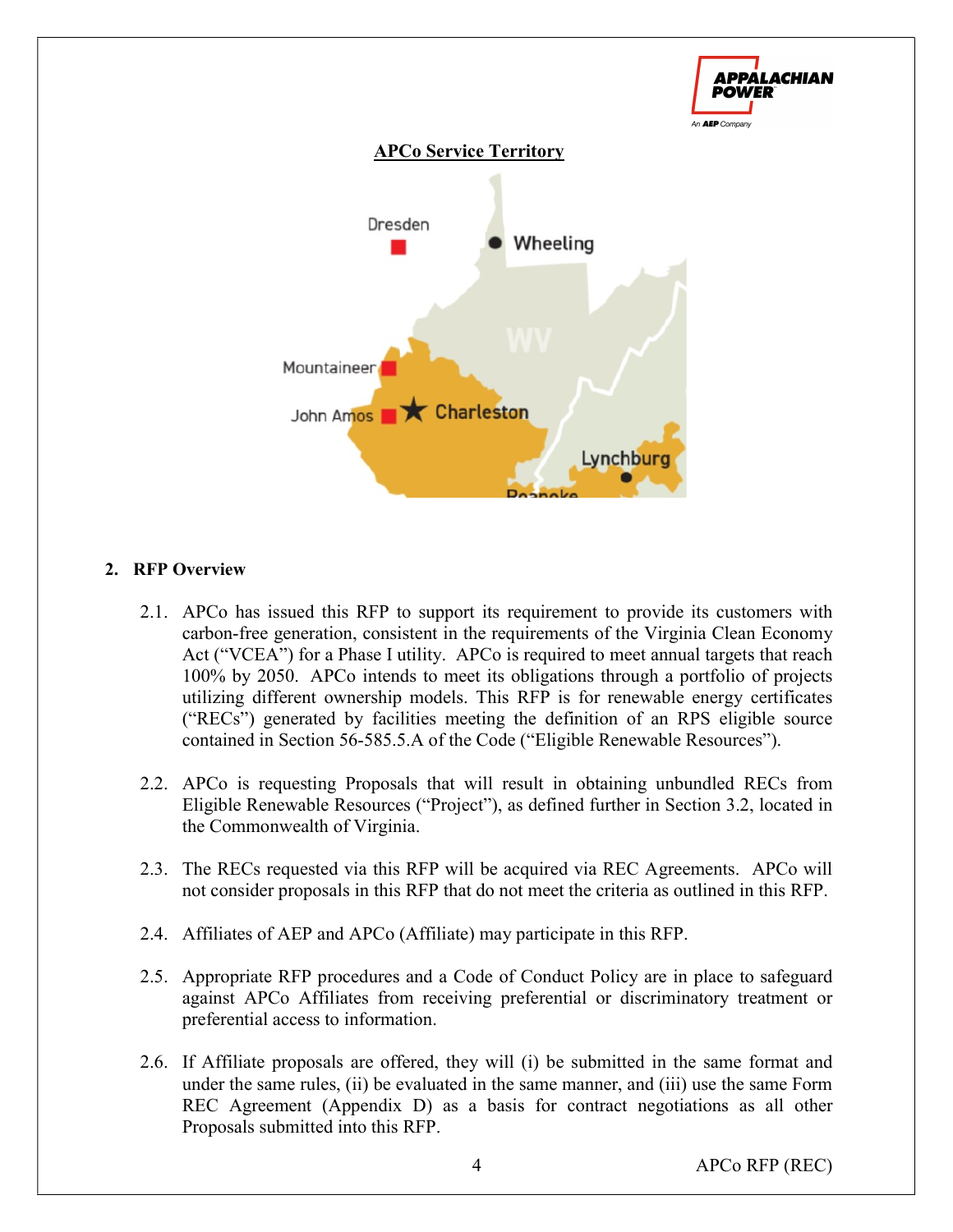

- 2.7. APCo may execute one or more REC Agreements as a result of this RFP.
- 2.8. Any REC Agreements with which APCo moves forward as a result of this RFP will be subject to APCo's receipt of the necessary regulatory approvals, including but not limited to, a prudency determination from the Virginia State Corporation Commission consistent with §56.585.1:4.H of the Code of Virginia and Commission precedent.
- 2.9. All questions regarding this RFP should be emailed to: APCoRenewableRFP2021@aep.com

APCo will post a list of the non-confidential "Questions and Answers" on its RFP website http://www.appalachianpower.com/rfp on a weekly basis following the issuance of the RFP until the Proposal Due Date.

2.10. This RFP is not a commitment by APCo to acquire any RECs and it does not bind the Company or its Affiliates in any manner. The Company in its sole discretion will determine which Bidders, if any, it wishes to engage in negotiations with that may lead to REC Agreements with one or more selected Projects.

#### 3. Product Description and Requirements

- 3.1. Renewable Energy Certificates (RECs): RECs for the purpose of this RFP are defined as produced from a specific Eligible Renewable Resource as evidenced by a Virginia certificate number in PJM's Generation Attribute Tracking System ("PJM-GATS").
- 3.2. Eligible Renewable Resources: Eligible Renewable Resources shall be electricgenerating resources that generate electric energy derived from solar or wind located within the Commonwealth of Virginia. For the avoidance of doubt, existing hydro facilities will not considered.
- 3.3. Expected Commercial Operation Date (COD): The Company is pursuing RECs from Projects that can achieve an Expected Commercial Operation Date (COD) by 12/31/2024, if not already online.
- 3.4. Term: The Term of the REC Agreement shall begin January 1, 2025 and continue for a period of 30 years. In addition, Bidders may offer alternate Terms with a start date beginning January 1, 2025.
- 3.5. Unit Contingent: RECs must be sourced from a specified Eligible Renewable Resource that meets the requirements within this section.
- 3.6. Delivery: The RECs produced from the Unit Contingent resource during the Term shall be delivered to APCo no later than the 15th day following the month the RECs are created. All deliveries shall occur through the PJM-GATS system into a designated account determined by APCo.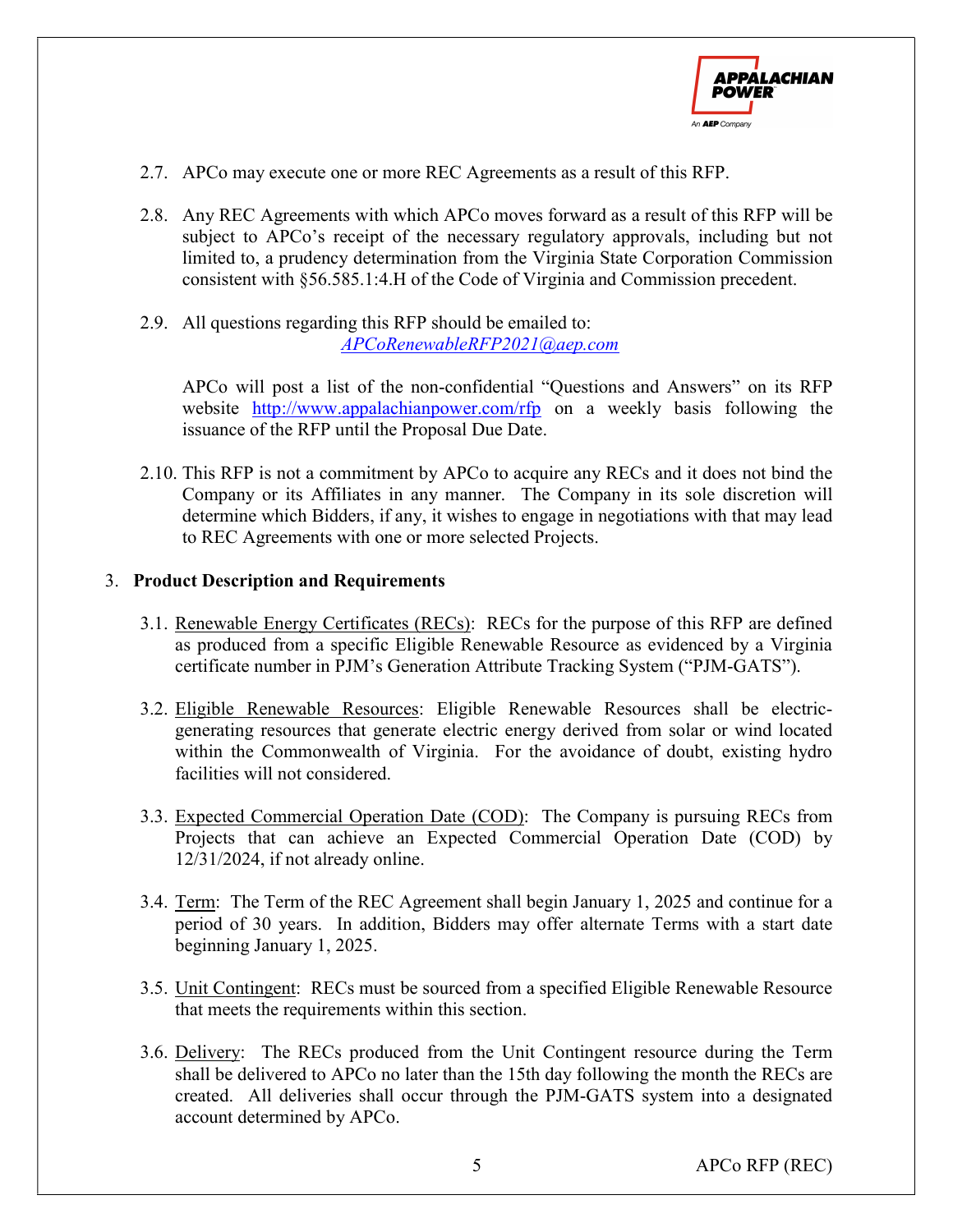

- 3.7. Energy Off-taker: Bidder must demonstrate that there is a commitment for the off-take of energy from this Project for the Term of the REC Agreement or provide documentation as how a sale will be secured.
- 3.8. Project Development: If the Eligible Renewable Resource is not already online, Bidder must have established site control of the proposed Project. Site control must be in the form of direct ownership, land lease, land lease option or easement. A letter of intent will not be an acceptable form of demonstrated site control.

#### 4. Bid Price and Structure:

- 4.1. Bidders are required to provide the Bid Price, in \$/REC, applicable for each year for the term.
- 4.2. The Bid Price must be a fixed, non-escalated price for the term of the REC Agreement.
- 4.3. Prices must be firm, representing best and final bid. Proposals and bid pricing must be valid for at least 150 days after the Proposal Due Date.

#### 5. RFP Schedule and Proposal Submission

5.1. The schedule and deadlines set out in this section apply to this RFP. APCo reserves the right to revise this schedule at any time and at its sole discretion.

| <b>RFP</b> Issued                                               | 05/19/21  |
|-----------------------------------------------------------------|-----------|
| Proposal Due Date                                               | 06/30/21  |
| RFP Short-List Identified                                       | 08//05/21 |
| Bidder(s) Selected for Final Contract Negotiations              | 08/20/21  |
| <b>Contract Execution</b>                                       | 10/22/21  |
| Submit Petition to State Regulatory Commissions for<br>Approval | 11/01/21  |
| <b>Contract Term Begins</b>                                     | 01/01/25  |

- 5.2. Proposals must be complete in all material respects and received no later than 3 p.m. EST on the Proposal Due Date as defined in Section 6 of this RFP.
- 5.3. APCo reserves the right to solicit additional proposals, if it deems necessary to do so, and the right to submit additional information requests to Bidders during the evaluation process.
- 5.4. Bidders will be required to sign a Confidentiality Agreement (CA) prior to receiving the Form REC Agreement.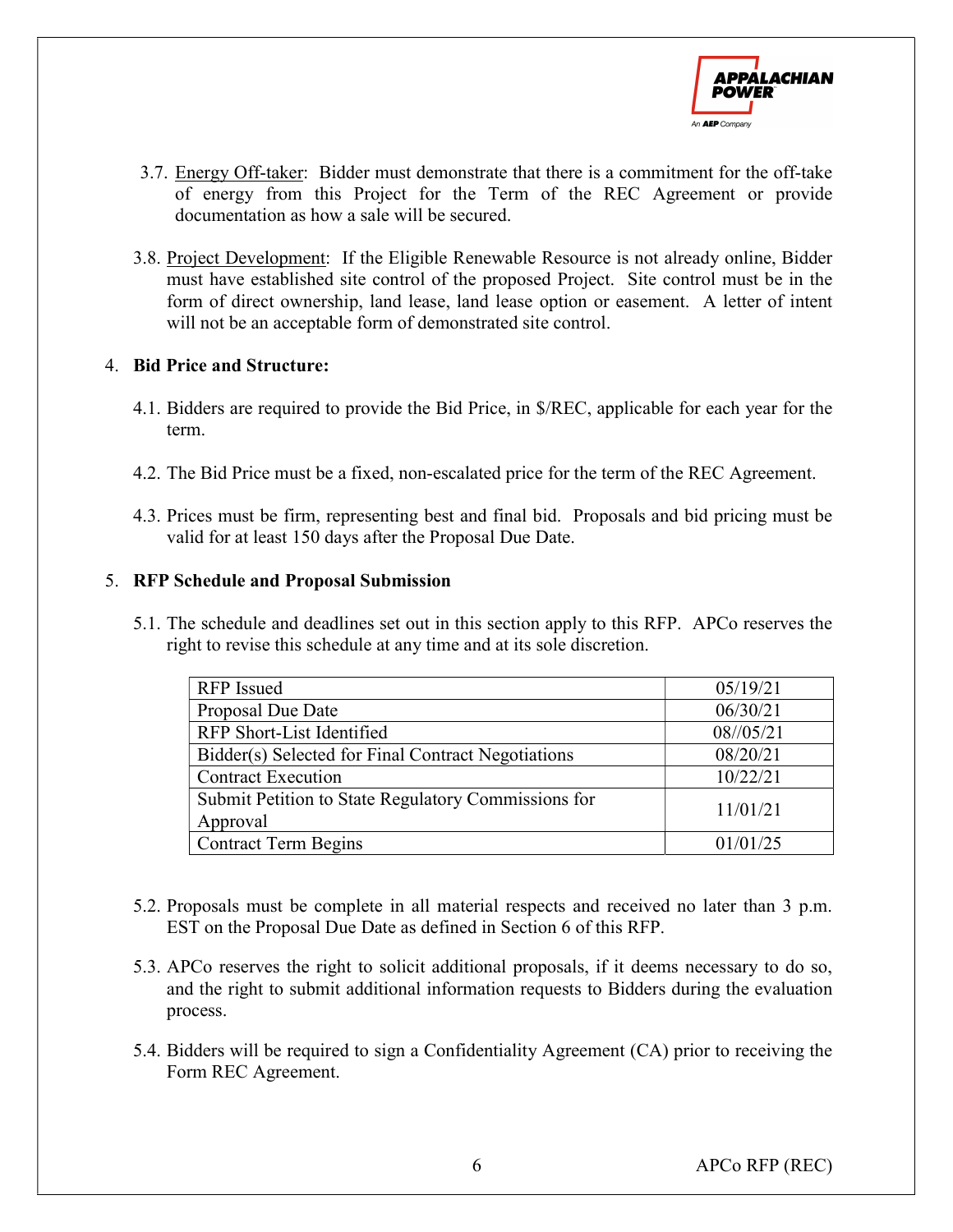

- 5.5. Bidder should request APCo's Form CA by emailing APCoRenewableRFP2021@aep.com
- 5.6. Proposals and bid pricing must be valid for at least 150 days after the Proposal Due Date at which time Proposals shall expire unless the Bidder has been notified that its Proposal has been included in the Short-List.
- 5.7. A Proposal should be as comprehensive as possible to enable the Company to make a definitive and final evaluation of the Proposal's benefits to its customers without further contact with the Bidder.

#### 6. Proposal Submittal

One hard copy of Bidder's Executive Summary and Appendix A and two electronic thumb drive copies of the Bidder's complete Proposal shall be submitted by the Proposal Due Date to:

> American Electric Power Service Corporation Attn: 2021 APCo Renewable RFP Manager (REC) 1 Riverside Plaza  $(25<sup>th</sup>$  Floor) Columbus, OH 43215

#### 7. Proposal Content

- 7.1. The Bidder is encouraged to provide as much information as possible to aid in the evaluation of the offer. The Bidder should also provide any additional information the Bidder deems necessary or useful to the Company in making a definitive and final evaluation of the benefits of the Bidder's proposal without further interaction between the Company and the Bidder.
- 7.2. A completed Appendix A (Bid Price and General Project Information).
- 7.3. The identity of all persons and entities that have a direct or indirect ownership interest in the Project.
- 7.4. A completed Appendix B (Bidder's Credit-Related Information).
- 7.5. A completed Appendix C (Bidder Profile). Bidders must provide a general description of its (including its affiliates) background and experience in the development and construction of at least three solar or wind projects similar to the Projects sought to provide RECs to the Company in this RFP. In addition, Bidders should provide at least three third-party references for such projects.
- 7.6. Any exceptions to the terms and conditions contained in the applicable Form REC Agreement (Appendix D).
- 7.7. A description of environmental justice factors by the Environmental Justice Act (Va. Code §§ 2.2-234, et. seq.) that are relevant to the Project. If an Environmental Justice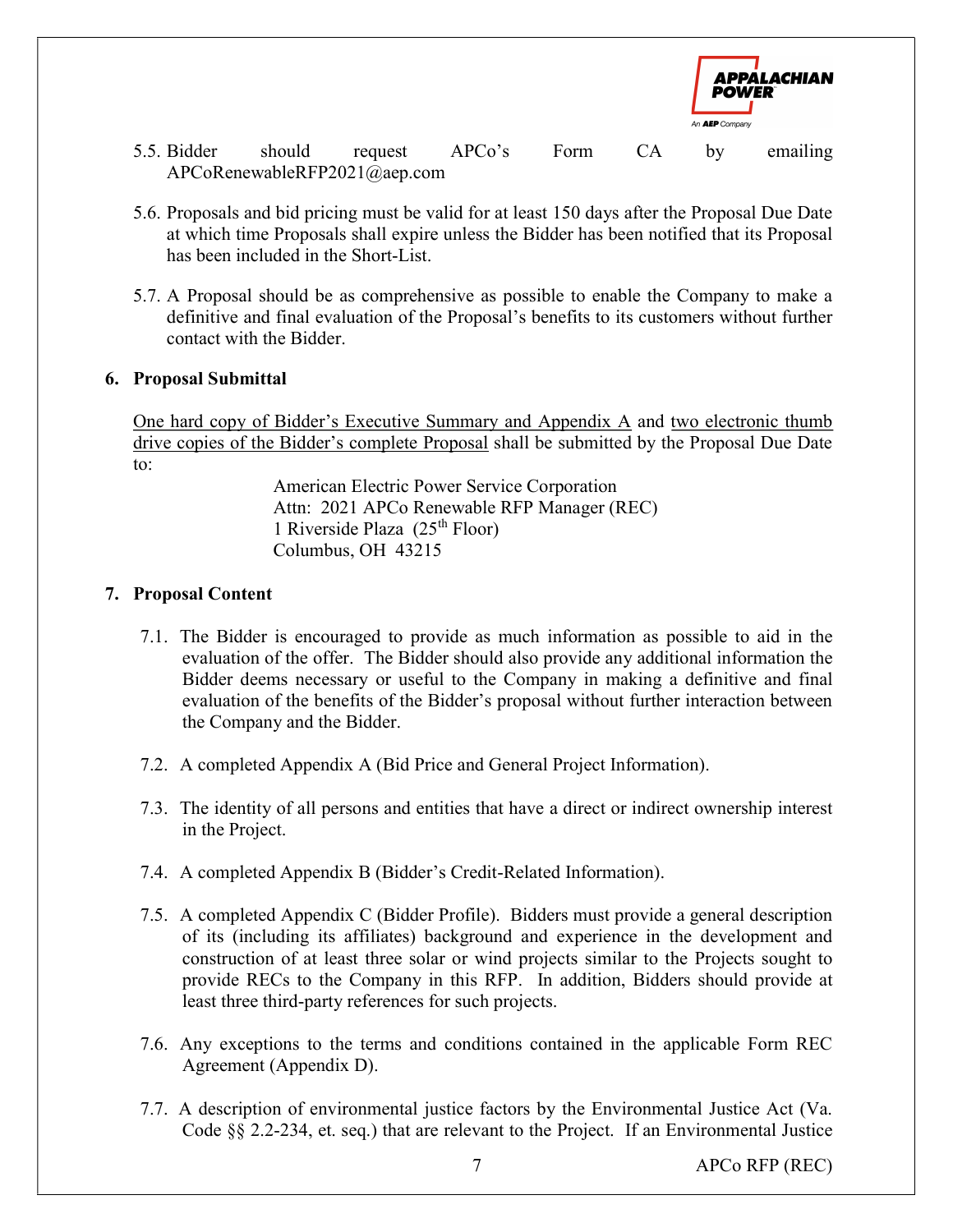

or Fenceline community is potentially affected by the Project, list the steps taken by the Project regarding the Commonwealth's environmental justice policy.

7.8. A description of commitment for the off-take of energy from this Project for the Term of the REC Agreement or provide documentation as how a sale will be secured and the Project will be ultimately financed and built if not already online.

#### 8. RFP Proposal Evaluation

Proposals must include ALL applicable content requirements as described in Section 7 – Proposal Content. APCo will consider bids that are reliable, feasible and represent the reasonable cost means of satisfying the requirements of this RFP. The Evaluation Process, which includes four main steps, is central to the success of APCo's RFP process.

> Section 8.1: Eligibility and Threshold Requirements Section 8.2: Economic Analysis Section 8.3: Short List Section 8.4: Award Group

8.1. Eligibility and Threshold Requirements: If the Bidder does not qualify under any one of the Sections 8.1.1 – 8.1.5, the Bidder will not qualify for this RFP and will be notified accordingly.

- 8.1.1. Proposal must be for a REC Agreement and include RECs only from a specified Eligible Renewable Resources (§2.3).
- 8.1.2. Bidder must provide a Bid Price (\$/REC) (non-escalated) for a thirty (30) year term beginning January 1, 2025 (§3.4).
- 8.1.3. Bidder's exceptions to the Form REC Agreement, considered individually or in the aggregate, are minimally acceptable to the Company as a basis for further discussions (§7.6).
- 8.1.4. Bidder must address Environmental Justice requirements (§7.7).
- 8.1.5. A description of commitment for the off-take of energy from this Project for the Term of the REC Agreement or provide documentation as how a sale will be secured and the Project will be ultimately financed and built if not already online (§7.8).

Economic Analysis: The bid evaluation process will include an assessment of Bid Price and creditworthiness of the Bidder. Proposals with the lowest overall cost to the Company, meet the Company's credit standards, and all other requirements specified in this RFP may be selected for further consideration.

8.2. Short-List: APCo will identify one or more Short-Listed Bidders for further discussions. Bidders not selected to the Short-List will be notified promptly. During the Short-List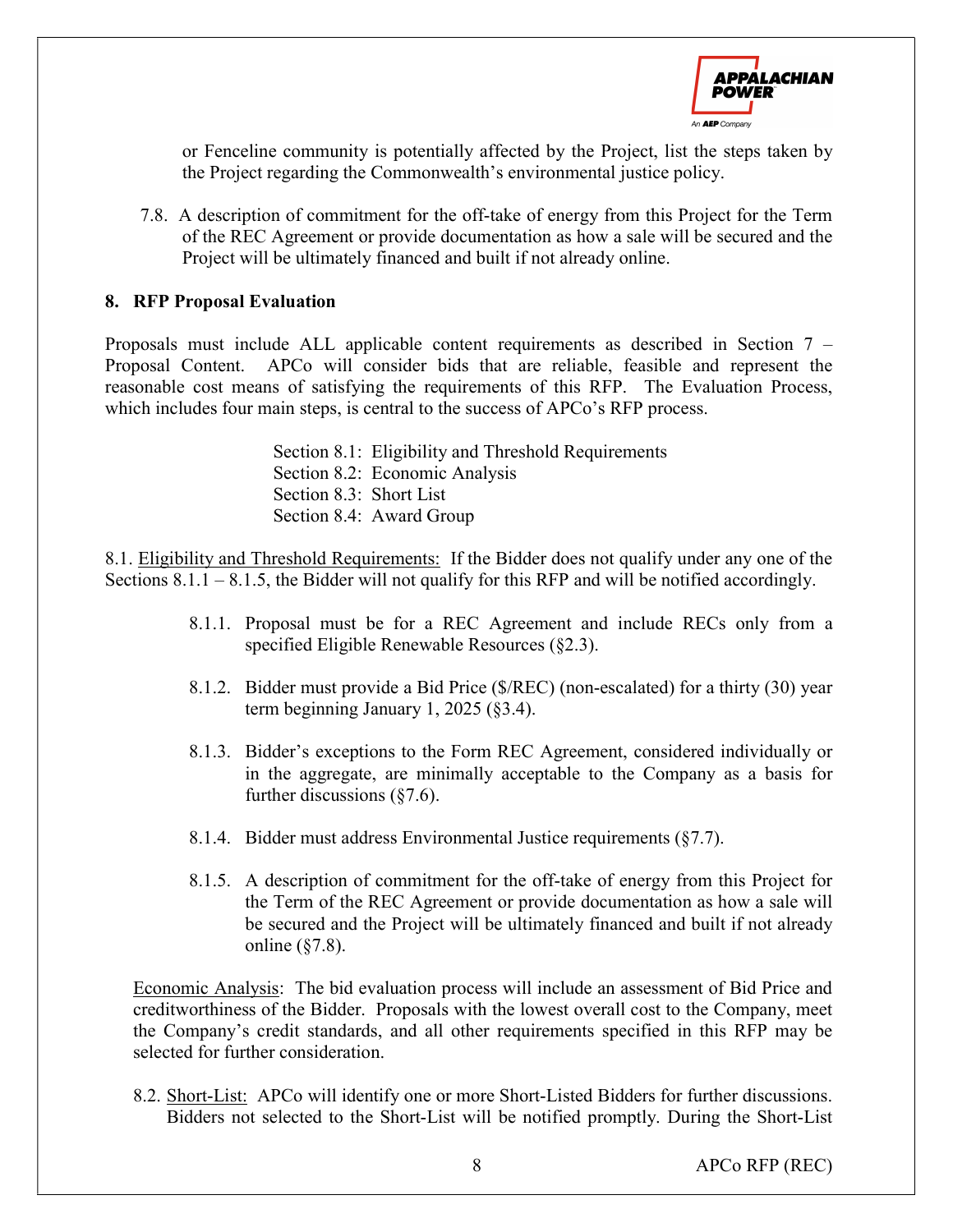

evaluation process, the Company will consider all applicable factors including, but not limited to, the following to determine the viability of the Proposal:

- Economic Analysis
- The terms of the Proposal
- Bidder's financial wherewithal
- Bidder's experience
- Project nameplate capacity
- Consideration of impact on Environmental Justice and Fenceline communities
- Community relations and economic development considerations
- The development status of Bidder's generation facility including, but not limited to the permitting status of the Project and interconnection process with PJM or APCo distribution, as applicable
- The degree of risk as to the availability of the RECs during the term of the REC Agreement
- 8.3. Award Group: APCo will consider bids that are reliable, feasible and represent a reasonable cost means of satisfying the requirements of this RFP. APCo may identify one or more Short-Listed Bidders for further discussions and negotiations of one or more executable agreements. Bidders not selected to the Award Group will be notified promptly.

#### 9. Reservation of Rights

A Proposal will be deemed accepted only when the Company and the successful Bidder have executed definitive agreements for the Company's purchase of RECs from the Project. The Company has no obligation to accept any Proposal, whether or not the stated price in such Proposal is the lowest price offered, and the Company may reject any Proposal in its sole discretion and without any obligation to disclose the reason or reasons for rejection.

By participating in the RFP process, each Bidder agrees that any and all information furnished by or on behalf of the Company in connection with the RFP is provided without any representation or warranty, express or implied, as to the usefulness, accuracy, or completeness of such information, and neither the Company nor its Affiliates nor any of their personnel or representatives shall have any liability to any bidder or its personnel or representatives relating to or arising from the use of or reliance upon any such information or any errors or omissions therein.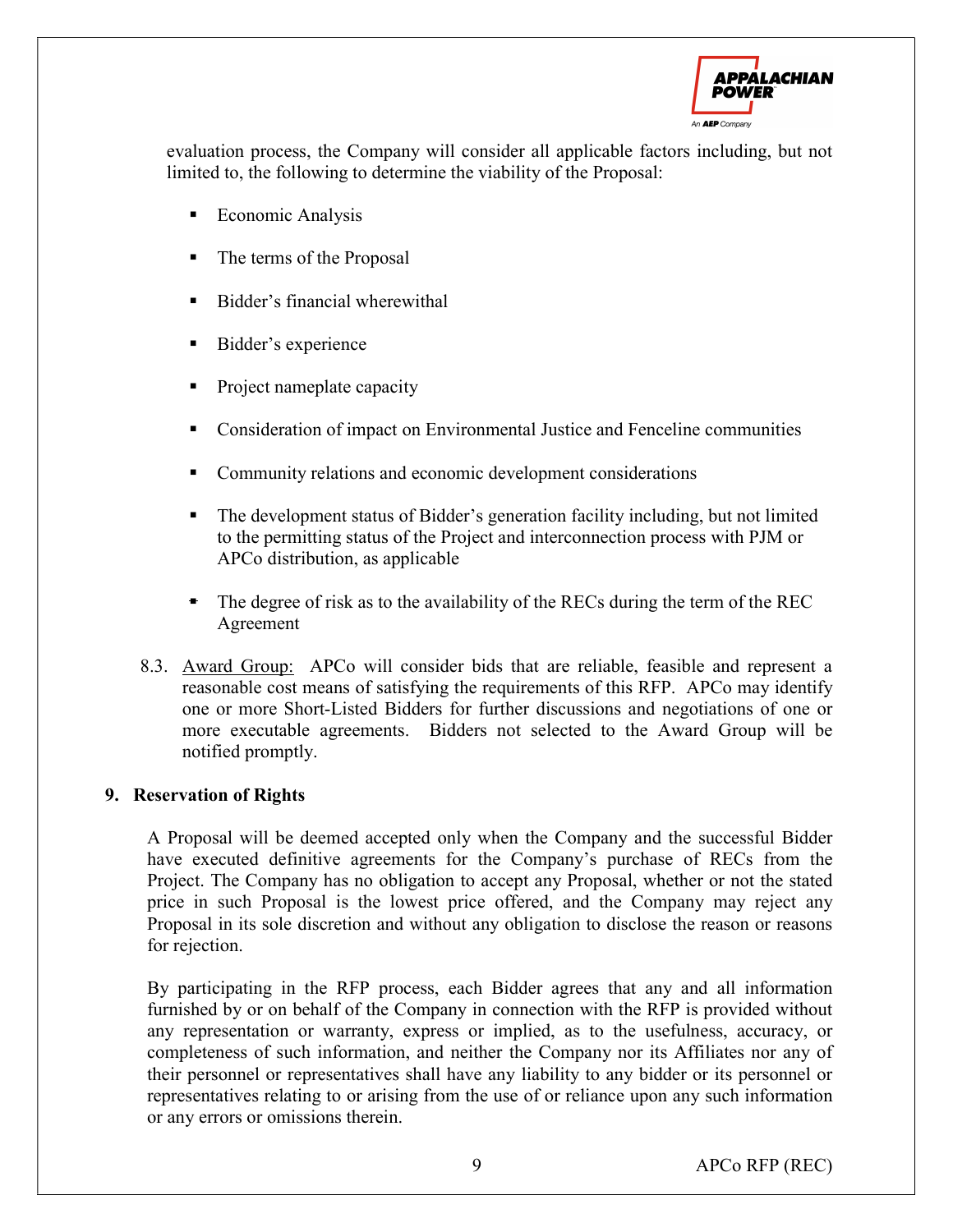

The Company reserves the right to modify or withdraw this RFP, to negotiate with any and all qualified Bidders to resolve any and all technical or contractual issues, or to reject any or all Proposals and to terminate negotiations with any Bidder at any time in its sole discretion. The Company reserves the right, at any time and from time to time, without prior notice and without specifying any reason and, in its sole discretion, to (a) cancel, modify or withdraw this RFP, reject any and all Proposals, and terminate negotiations at any time during the RFP process; (b) discuss with a Bidder and its advisors the terms of any Proposal and obtain clarification from the Bidder and its advisors concerning the Proposal; (c) consider all Proposals to be the property of the Company, subject to the provisions of this RFP relating to confidentiality and any confidentiality agreement executed in connection with this RFP, and destroy or archive any information or materials developed by or submitted to the Company in this RFP; (d) request from a Bidder information that is not explicitly detailed in this RFP, but which may be useful for evaluation of that Bidder's Proposal; (e) determine which Proposals to accept, favor, pursue or reject; (f) reject any Proposals that are not complete or contain irregularities, or waive irregularities in any Proposal that is submitted; (g) accept Proposals that do not provide the lowest evaluated cost; (h) determine which Bidders are allowed to participate in the RFP, including disqualifying a Bidder due to a change in the qualifications of the Bidder or in the event that the Company determines that the Bidder's participation in the RFP has failed to conform to the requirements of the RFP; (i) conduct negotiations with any or all Bidders or other persons or with no Bidders or other persons; (j) execute one or more definitive agreements with any Bidder, and (k) utilize a Bidder's completed Appendices and any supplemental information submitted by the Bidder in any its regulatory filings.

#### 10. Confidentiality

APCo will take reasonable precautions and use reasonable efforts to maintain the confidentiality of all bids submitted. Bidders should clearly identify each page of information considered to be confidential or proprietary. APCo reserves the right to release any proposals to agents or consultants for purposes of proposal evaluation. APCo's disclosure policies and standards will automatically bind such agents or consultants. Regardless of the confidentiality, all such information may be subject to review by or in proceedings before the appropriate state authority, or any other governmental authority or judicial body with jurisdiction relating to these matters and may be subject to legal discovery. Under such circumstances, APCo and AEPSC will make reasonable efforts to protect Bidder's confidential information.

#### 11. Bidder's Responsibilities

11.1. It is the Bidder's responsibility to submit all requested material by the deadlines specified in this RFP.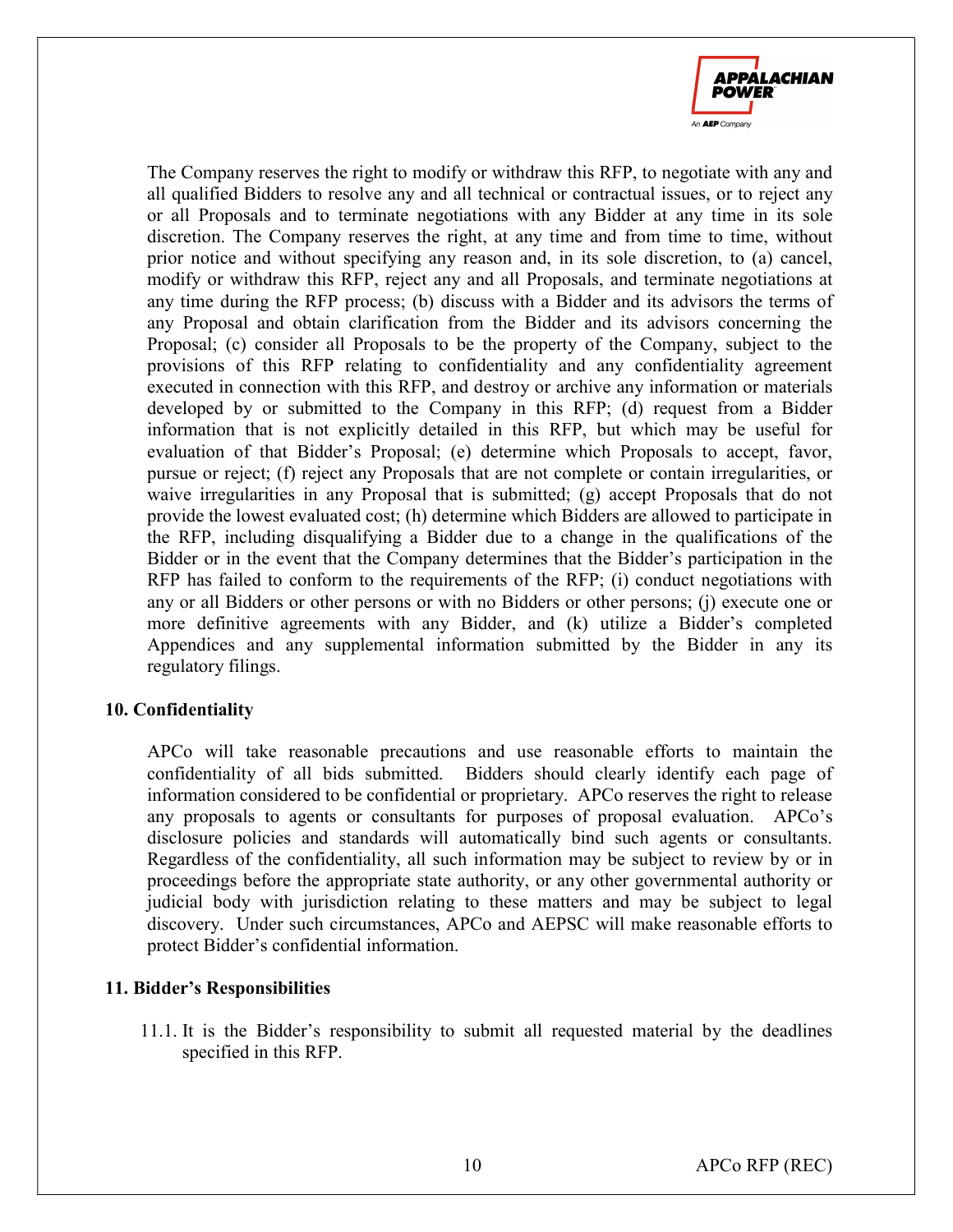

- 11.2. The Bidder should make its proposal as comprehensive as possible so that APCo may make a definitive and final evaluation of the proposal's benefits to its customers without further contact with the Bidder.
- 11.3. Bidders are responsible for the timely completion of the project and are required to submit proof of their financial and technical wherewithal to ensure the successful completion of the project.
- 11.4. The Bidder will be responsible for any expenses Bidder incurs in connection with the preparation and submission of a Proposal and/or any subsequent negotiations regarding a Proposal in response this RFP. APCo will not reimburse Bidders for their expenses under any circumstances, regardless of whether the RFP process proceeds to a successful conclusion or is abandoned by APCo at its sole discretion.

#### 12. Contacts

12.1. General RFP Questions: All correspondence and questions, with the exception of interconnection related questions, regarding this RFP should be directed to:

APCoRenwableRFP2021@aep.com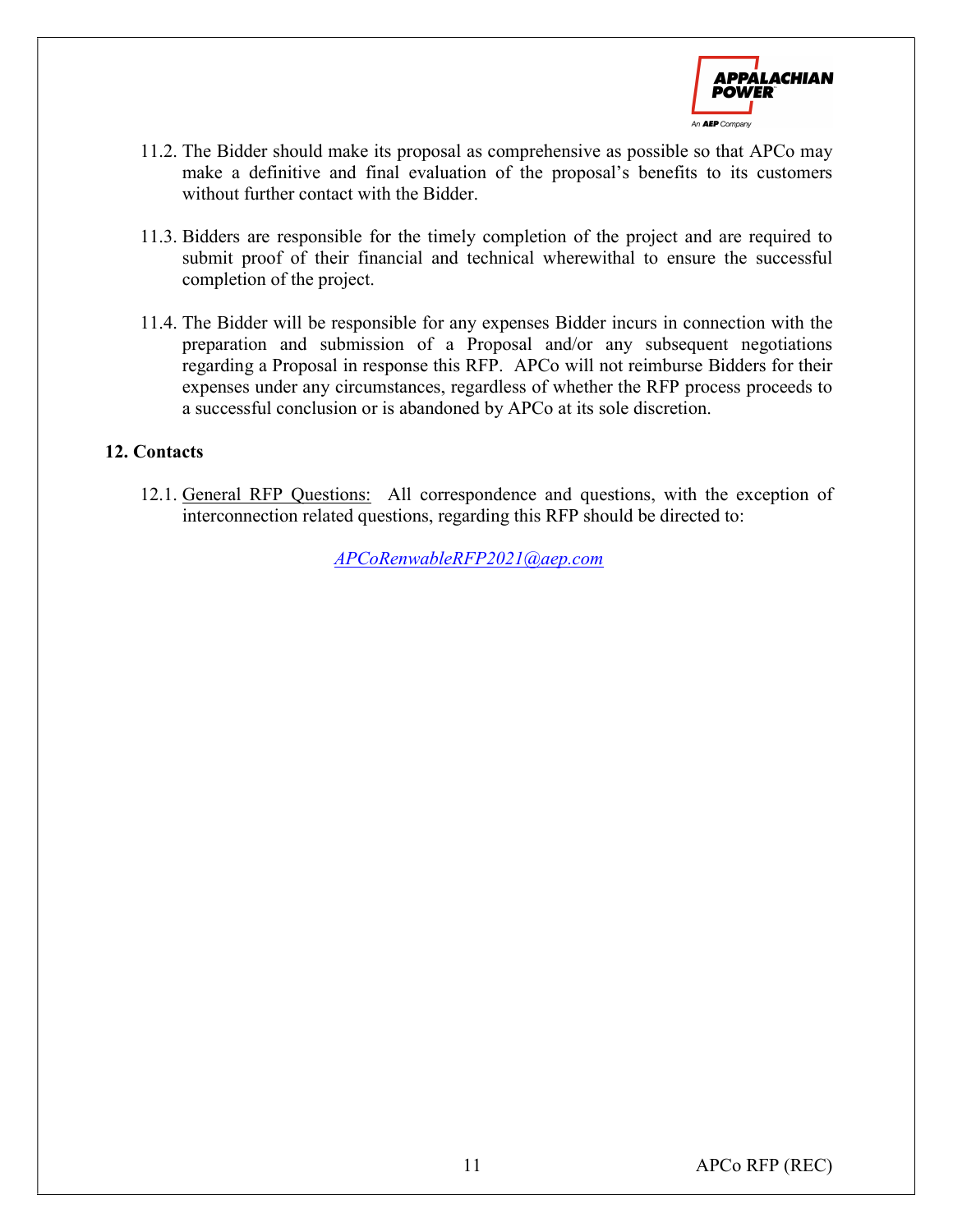

## Appendix A

Bid Price

Company Information

| Bidder (Company):                                                                                          |             |                                                                        |
|------------------------------------------------------------------------------------------------------------|-------------|------------------------------------------------------------------------|
| <b>Contact Name:</b>                                                                                       |             |                                                                        |
| <b>Contact Title:</b>                                                                                      |             |                                                                        |
| Address:                                                                                                   |             |                                                                        |
| City:                                                                                                      | State:      | Zip Code:                                                              |
| Work Phone:                                                                                                | Cell Phone: |                                                                        |
| Email Address:                                                                                             |             |                                                                        |
| Is the Proposal being submitted through a partnership, joint venture, consortium, or other<br>association? |             | If so, please identify all partners, joint ventures, members, or other |

entities or persons comprising same.

## General Project Information of Eligible Renewable Resource

Project Name:

Resource Type (Wind / Solar):

Project site located (County, State):

PJM Queue # PJM Study Status:

Commercial Operation Date (Actual or Expected):

Facility ID Number:

GATS Registered (Y/N):

Project Nameplate Capacity (MWac):

## Energy Off-taker (§3.7):

Bidder has secured an off-taker for the energy from the Project for the Term (Y/N)

## Proposal Bid Pricing

| <b>Term</b><br><b>Start</b><br>Date | <b>REC</b><br>Agreement<br><b>Term</b> | <b>Expected</b><br>Annual<br><b>RECs</b> | Capacity<br>Factor | <b>Bid Price, \$/REC</b> |
|-------------------------------------|----------------------------------------|------------------------------------------|--------------------|--------------------------|
| 01/01/25                            | $30 \text{ years}^1$                   |                                          |                    | \$                       |
|                                     |                                        |                                          |                    | \$                       |

 $130$  Year Term required for this RFP, but alternative bids accepted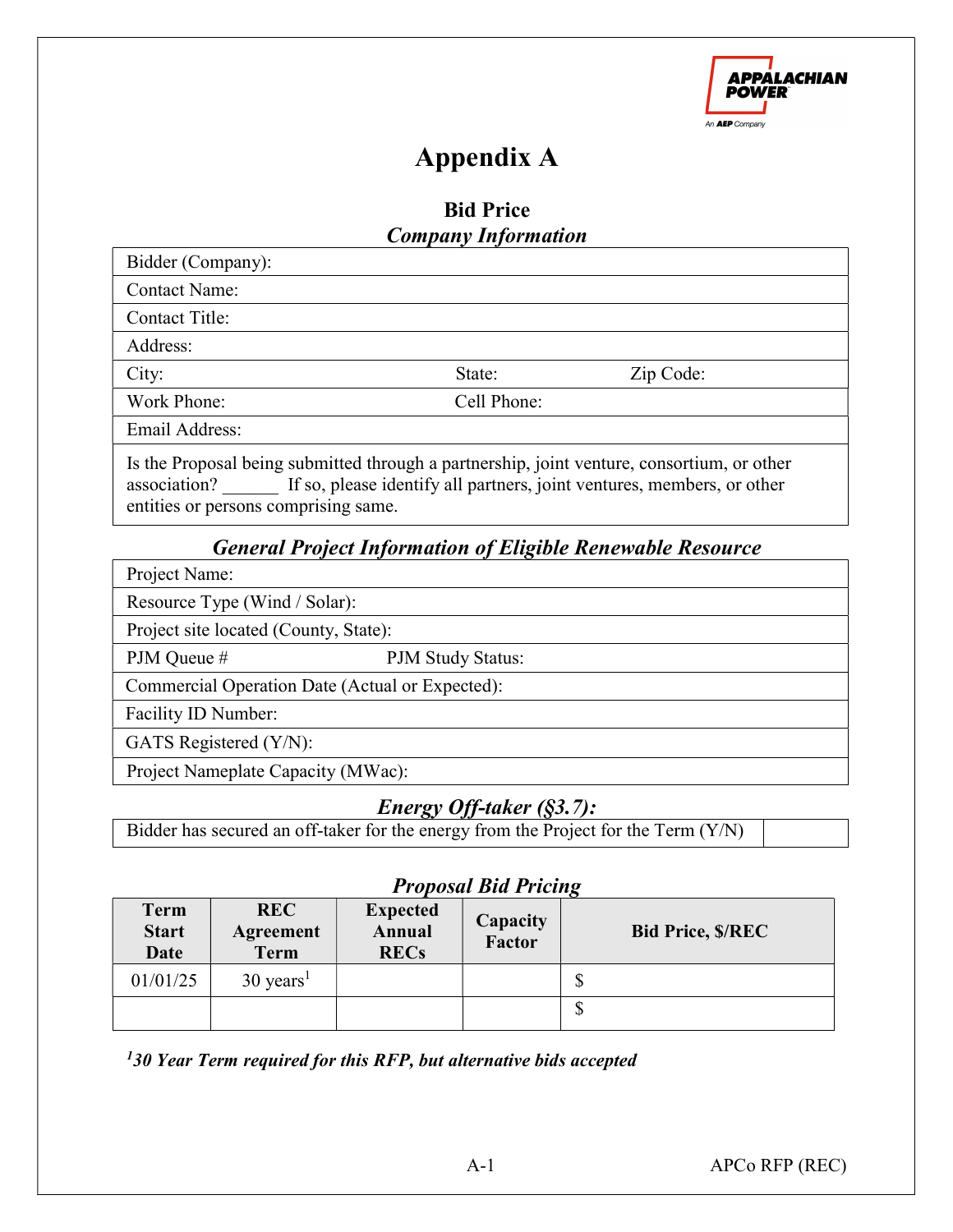

## Appendix B Bidder's Credit-Related Information

| Full Legal Name of the Bidder:                                                                                                                                                                                                                                                                                                                                                                        |
|-------------------------------------------------------------------------------------------------------------------------------------------------------------------------------------------------------------------------------------------------------------------------------------------------------------------------------------------------------------------------------------------------------|
| Type of Organization (Corporation, Partnership, etc.):                                                                                                                                                                                                                                                                                                                                                |
| Bidder's % Ownership in Proposed Project:                                                                                                                                                                                                                                                                                                                                                             |
| Full Legal Name(s) of Parent Corporation:<br>1.<br>2.<br>3.                                                                                                                                                                                                                                                                                                                                           |
| Entity Providing Credit Support on Behalf of Bidder (if applicable):                                                                                                                                                                                                                                                                                                                                  |
| Name:<br>Address:                                                                                                                                                                                                                                                                                                                                                                                     |
| City:<br>Zip Code:                                                                                                                                                                                                                                                                                                                                                                                    |
| Type of Relationship:                                                                                                                                                                                                                                                                                                                                                                                 |
| <b>Current Senior Unsecured Debt Rating:</b><br>1. $S\&P$ :<br>2. Moodys:                                                                                                                                                                                                                                                                                                                             |
| Bank References & Name of Institution:                                                                                                                                                                                                                                                                                                                                                                |
| <b>Bank Contact:</b><br>Name:<br>Title:<br>Address:<br>City:<br>Zip Code:<br>Phone Number:                                                                                                                                                                                                                                                                                                            |
| Legal Proceedings: As a separate attachment, please list all lawsuits, regulatory proceedings, or<br>arbitration in which the Bidder or its affiliates or predecessors have been or are engaged that<br>could affect the Bidder's performance of its bid. Identify the parties involved in such lawsuits,<br>proceedings, or arbitration, and the final resolution or present status of such matters. |
| Financial Statements: Please provide copies of the Annual Reports for the three most recent<br>fiscal years and quarterly reports for the most recent quarter ended, if available. If available<br>electronically, please provide link:                                                                                                                                                               |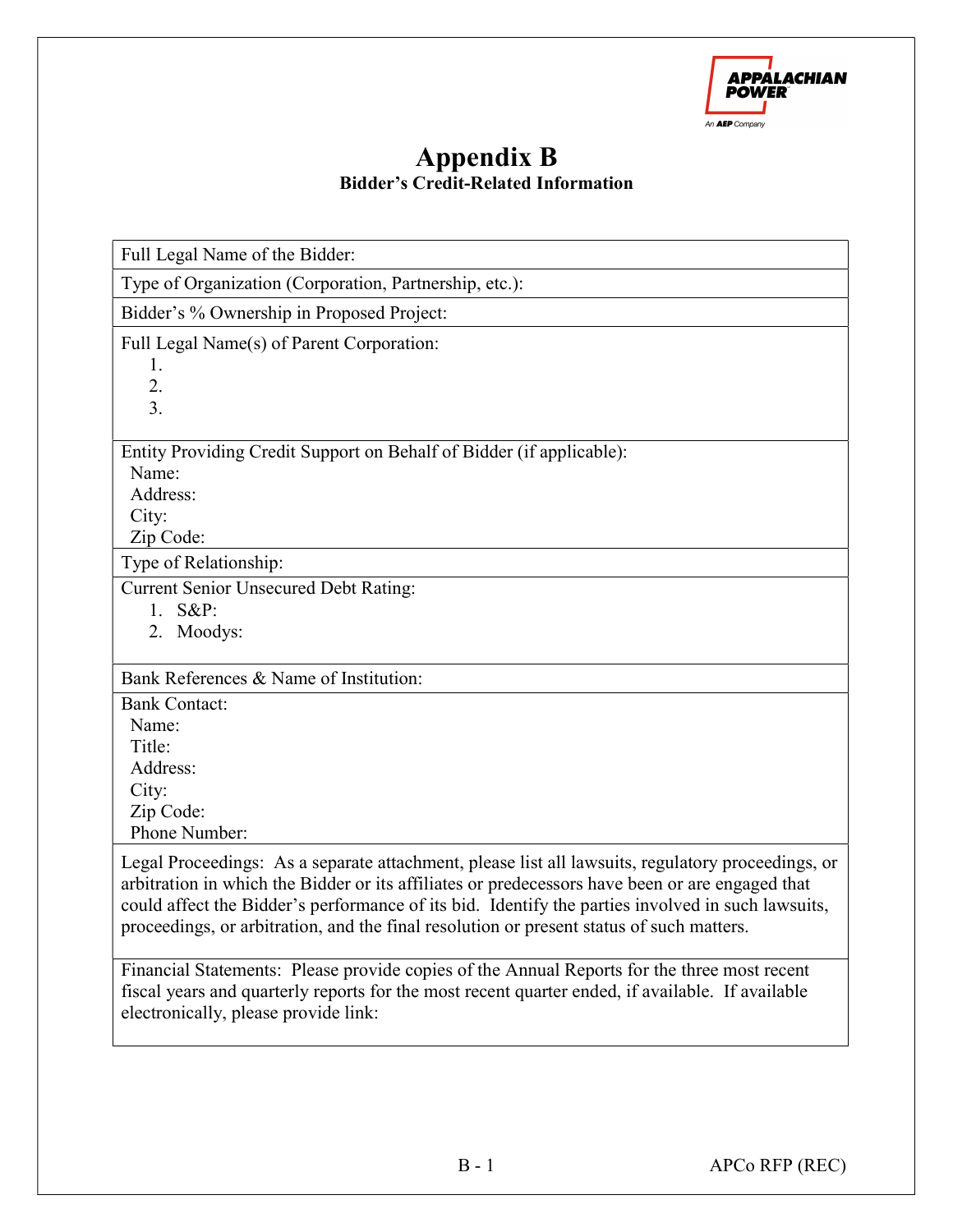

## Appendix C

### Bidder Profile

Please list Bidder's Affiliate companies:

- 1. 2.
- 3.

4.

Please attach a summary of Bidder's background and experience in Wind and/or Solar Energy projects.

#### **References**

#### 1. Company

- a. Contact Name:
- b. Contact Number:
- c. Project:

#### 2. Company

- a. Contact Name:
- b. Contact Number:
- c. Project:

#### 3. Company

- a. Contact Name:
- b. Contact Number:
- c. Project:
- 4. Company
	- a. Contact Name:
	- b. Contact Number:
	- c. Project: